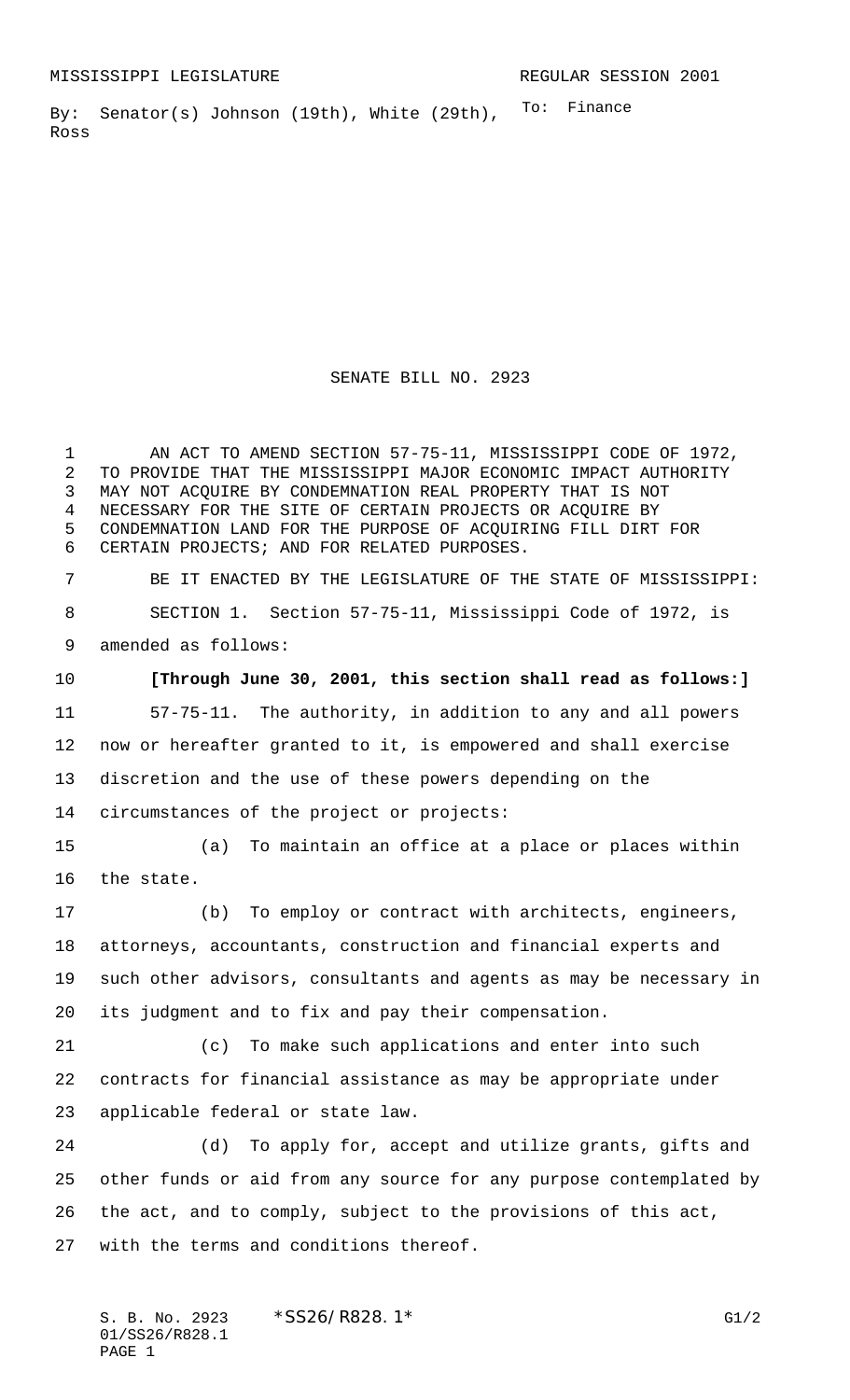(e) (i) To acquire by purchase, lease, gift, or in other manner, including quick-take eminent domain, or obtain options to acquire, and to own, maintain, use, operate and convey any and all property of any kind, real, personal, or mixed, or any interest or estate therein, within the project area, necessary for the project or any facility related to the project. The provisions of this paragraph that allow the acquisition of property by quick-take eminent domain shall be repealed by operation of law on July 1, 1994; and

 (ii) Notwithstanding any other provision of this paragraph (e), from and after the effective date of House Bill No. 1, 2000 Third Extraordinary Session, to exercise the right of immediate possession pursuant to the provisions of Sections 11-27-81 through 11-27-89 for the purpose of acquiring land, property and/or rights-of-way in the county in which a project as defined in Section 57-75-5(f)(iv)1 is located, that are necessary for such project or any facility related to the project.

 (f) To acquire by purchase or lease any public lands and public property, including sixteenth section lands and lieu lands, within the project area, which are necessary for the project. Sixteenth section lands or lieu lands acquired under this act shall be deemed to be acquired for the purposes of industrial development thereon and such acquisition will serve a higher public interest in accordance with the purposes of this act.

 (g) If the authority identifies any land owned by the state as being necessary, for the location or use of the project, or any facility related to the project, to recommend to the Legislature the conveyance of such land or any interest therein, as the Legislature deems appropriate.

 (h) To make or cause to be made such examinations and surveys as may be necessary to the planning, design, construction and operation of the project.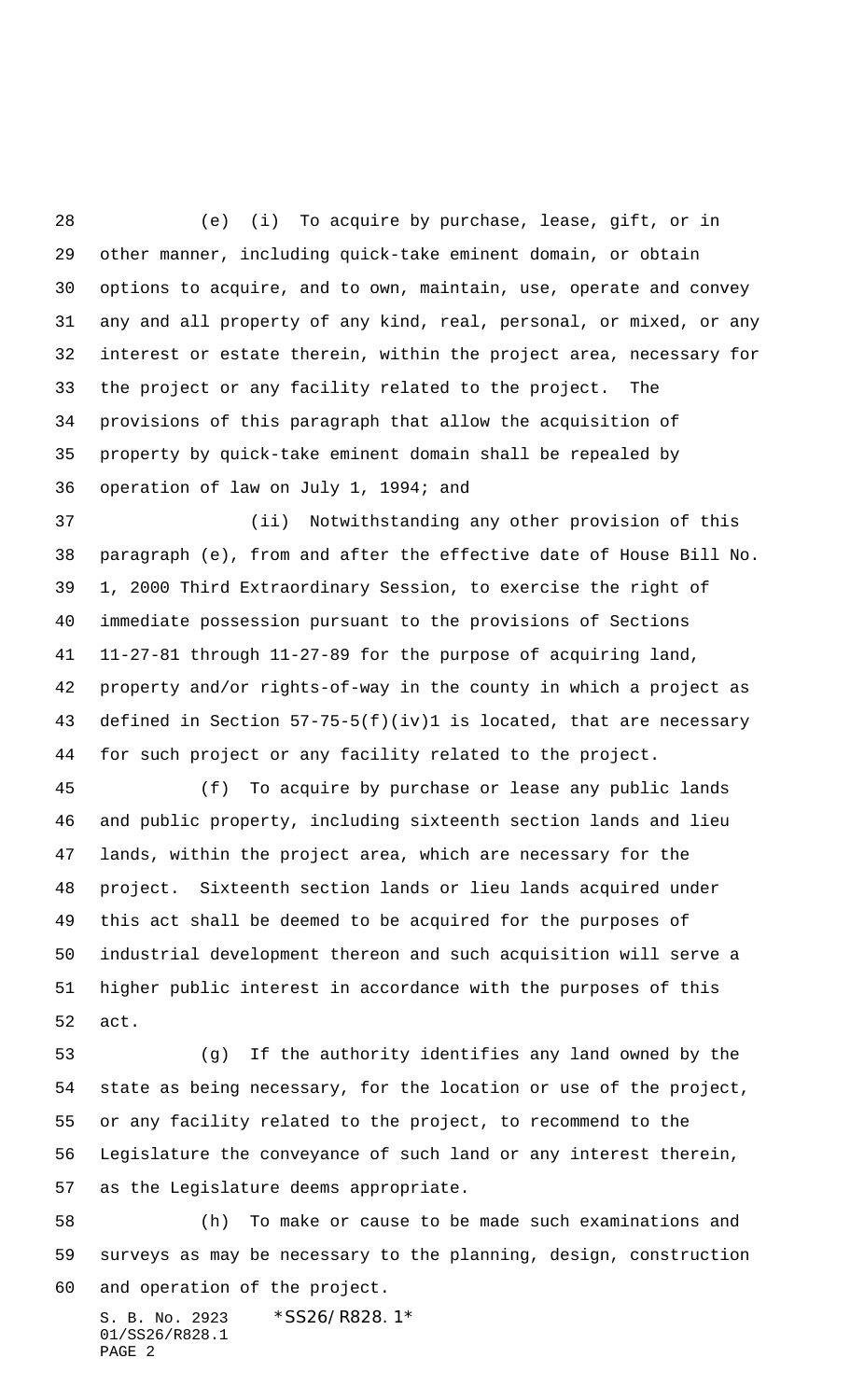(i) From and after the date of notification to the authority by the enterprise that the state has been finally selected as the site of the project, to acquire by condemnation and to own, maintain, use, operate and convey or otherwise dispose of any and all property of any kind, real, personal or mixed, or any interest or estate therein, within the project area, necessary for the project or any facility related to the project, with the concurrence of the affected public agency, and the exercise of the powers granted by this act, according to the procedures provided by Chapter 27, Title 11, Mississippi Code of 1972, except as 71 modified by this act; provided, however, that the authority may not acquire by condemnation real property that is not necessary for the site of the project or any facility related to the project 74 or that is not necessary for access to the project.

 (i) Except as otherwise provided in subparagraph (iii) of this paragraph (i), in acquiring lands by condemnation, the authority shall not acquire minerals or royalties in minerals unless a competent registered professional engineer shall have certified that the acquisition of such minerals and royalties in minerals is necessary for purposes of the project; provided that limestone, clay, chalk, sand and gravel shall not be considered as minerals for the purposes of subparagraphs (i) and (ii) of this paragraph (i);

84 (ii) Unless minerals or royalties in minerals have been acquired by condemnation or otherwise, no person or persons owning the drilling rights or the right to share in production of minerals shall be prevented from exploring, developing, or producing oil or gas with necessary rights-of-way for ingress and egress, pipelines and other means of transporting interests on any land or interest therein of the authority held or used for the purposes of this act; but any such activities shall be under such reasonable regulation by the authority as will adequately protect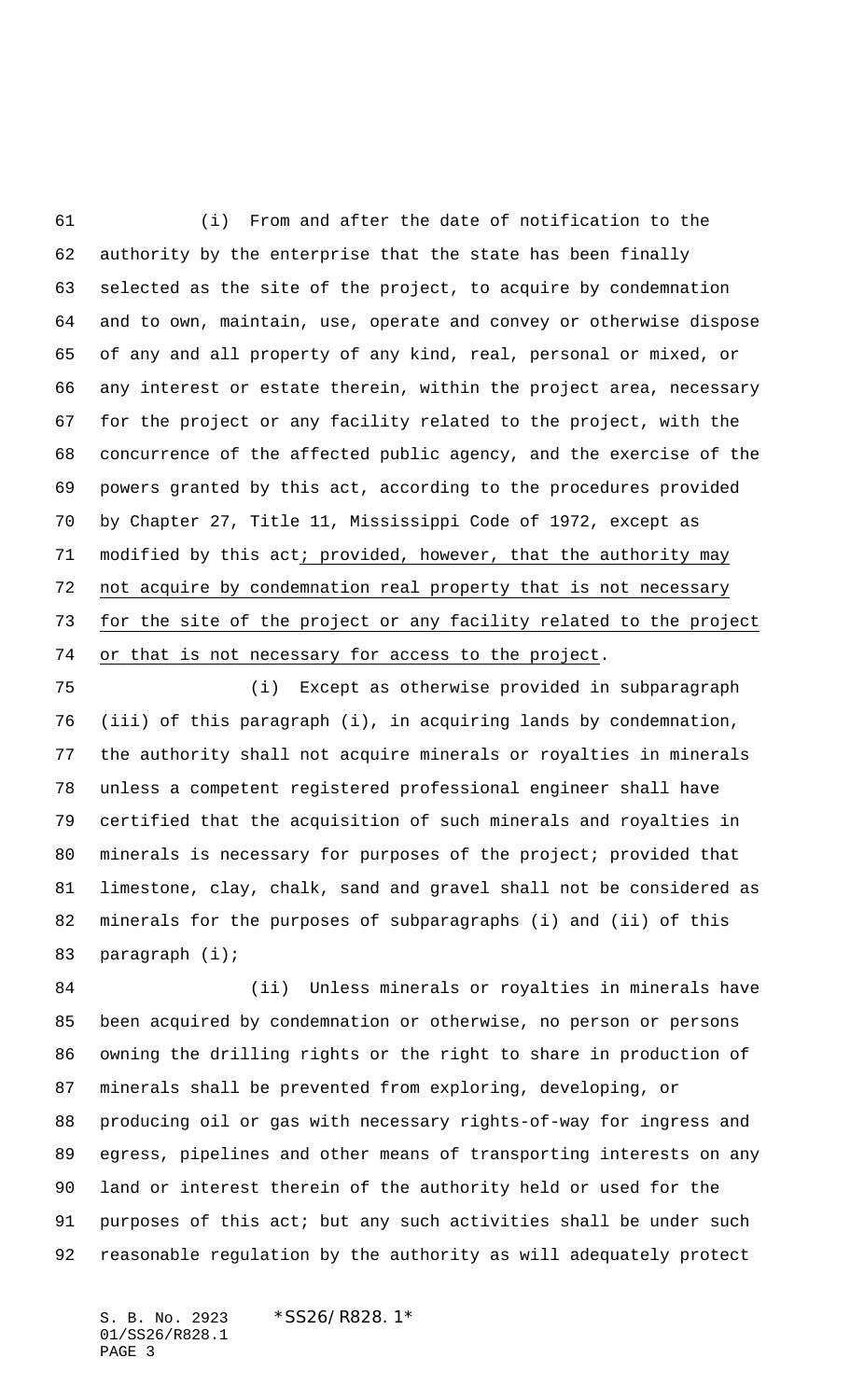the project contemplated by this act as provided in paragraph (r) 94 of this section; and

 (iii) In acquiring lands by condemnation, including the exercise of immediate possession, for a project, as defined in Section 57-75-5(f)(iv)1, the authority may acquire minerals or royalties in minerals; provided, however, that the authority may not acquire land by condemnation, including the exercise of the right of immediate possession, for the purpose of acquiring fill dirt for such project.

 (j) To negotiate the necessary relocation or rerouting of roads and highways, railroad, telephone and telegraph lines and properties, electric power lines, pipelines and related facilities, or to require the anchoring or other protection of any of these, provided due compensation is paid to the owners thereof or agreement is had with such owners regarding the payment of the cost of such relocation, and to acquire by condemnation or otherwise easements or rights-of-way for such relocation or rerouting and to convey the same to the owners of the facilities being relocated or rerouted in connection with the purposes of this act.

 (k) To negotiate the necessary relocation of graves and cemeteries and to pay all reasonable costs thereof.

 (l) To perform or have performed any and all acts and make all payments necessary to comply with all applicable federal laws, rules or regulations including, but not limited to, the Uniform Relocation Assistance and Real Property Acquisition Policies Act of 1970 (42 USCS 4601, 4602, 4621 to 4638, and 4651 to 4655) and relocation rules and regulations promulgated by any agency or department of the federal government.

S. B. No. 2923 \*SS26/R828.1\* 01/SS26/R828.1 PAGE 4 (m) To construct, extend, improve, maintain, and reconstruct, to cause to be constructed, extended, improved, maintained, and reconstructed, and to use and operate any and all components of the project or any facility related to the project,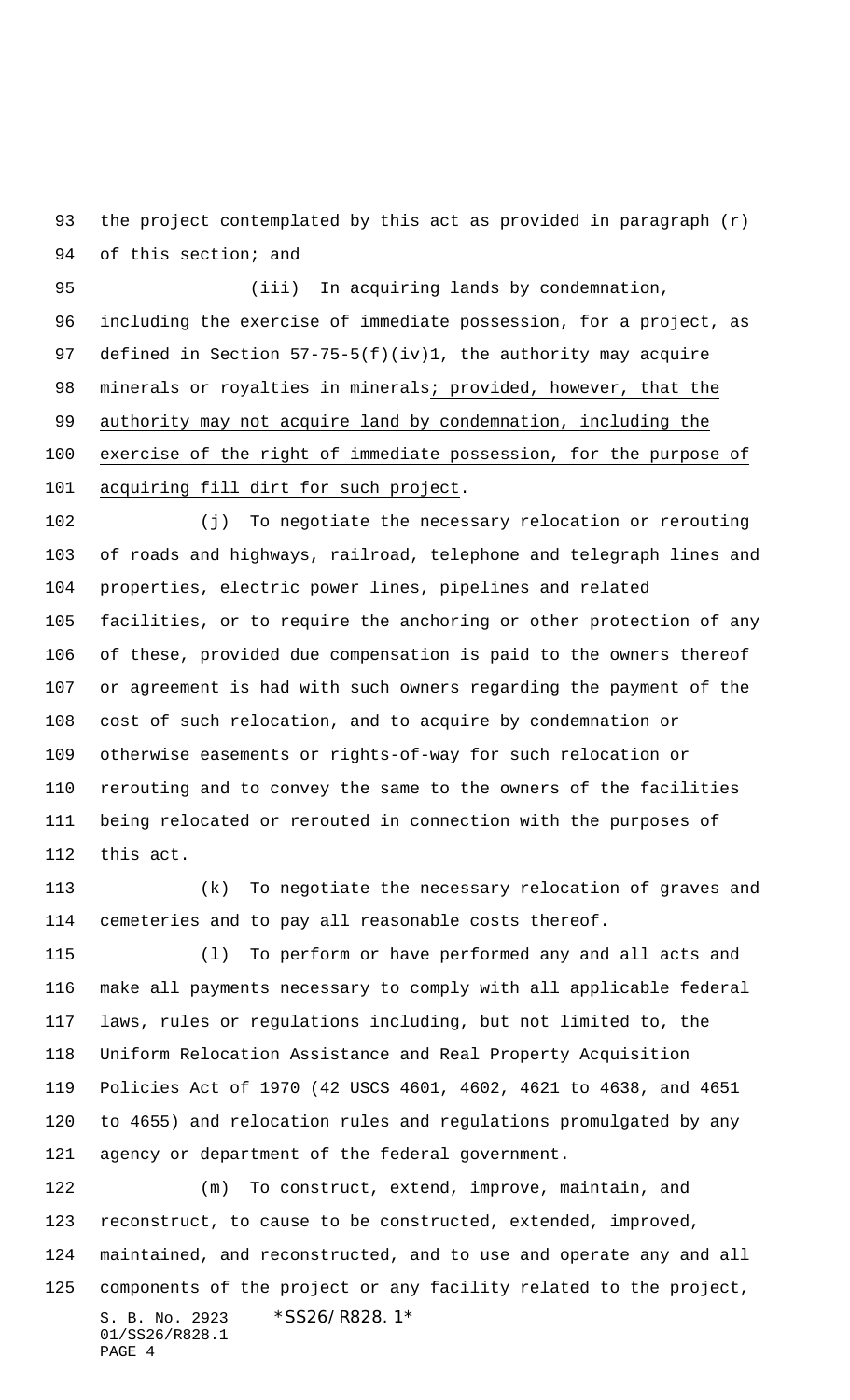with the concurrence of the affected public agency, within the project area, necessary to the project and to the exercise of such powers, rights, and privileges granted the authority.

 (n) To incur or defray any designated portion of the cost of any component of the project or any facility related to the project acquired or constructed by any public agency.

 (o) To lease, sell or convey any or all property acquired by the authority under the provisions of this act to the enterprise, its successors or assigns, and in connection therewith to pay the costs of title search, perfection of title, title insurance and recording fees as may be required. The authority may provide in the instrument conveying such property a provision that such property shall revert to the authority if, as and when the property is declared by the enterprise to be no longer needed.

 (p) To enter into contracts with any person or public agency including, but not limited to, contracts authorized by Section 57-75-17, in furtherance of any of the purposes authorized by this act upon such consideration as the authority and such person or public agency may agree. Any such contract may extend over any period of time, notwithstanding any rule of law to the contrary, may be upon such terms as the parties thereto shall agree, and may provide that it shall continue in effect until bonds specified therein, refunding bonds issued in lieu of such bonds, and all other obligations specified therein are paid or terminated. Any such contract shall be binding upon the parties thereto according to its terms. Such contracts may include an agreement to reimburse the enterprise, its successors and assigns for any assistance provided by the enterprise in the acquisition of real property for the project or any facility related to the project.

S. B. No. 2923 \*SS26/R828.1\* 01/SS26/R828.1 PAGE 5 (q) To establish and maintain reasonable rates and charges for the use of any facility within the project area owned 158 or operated by the authority, and, from time to time, to adjust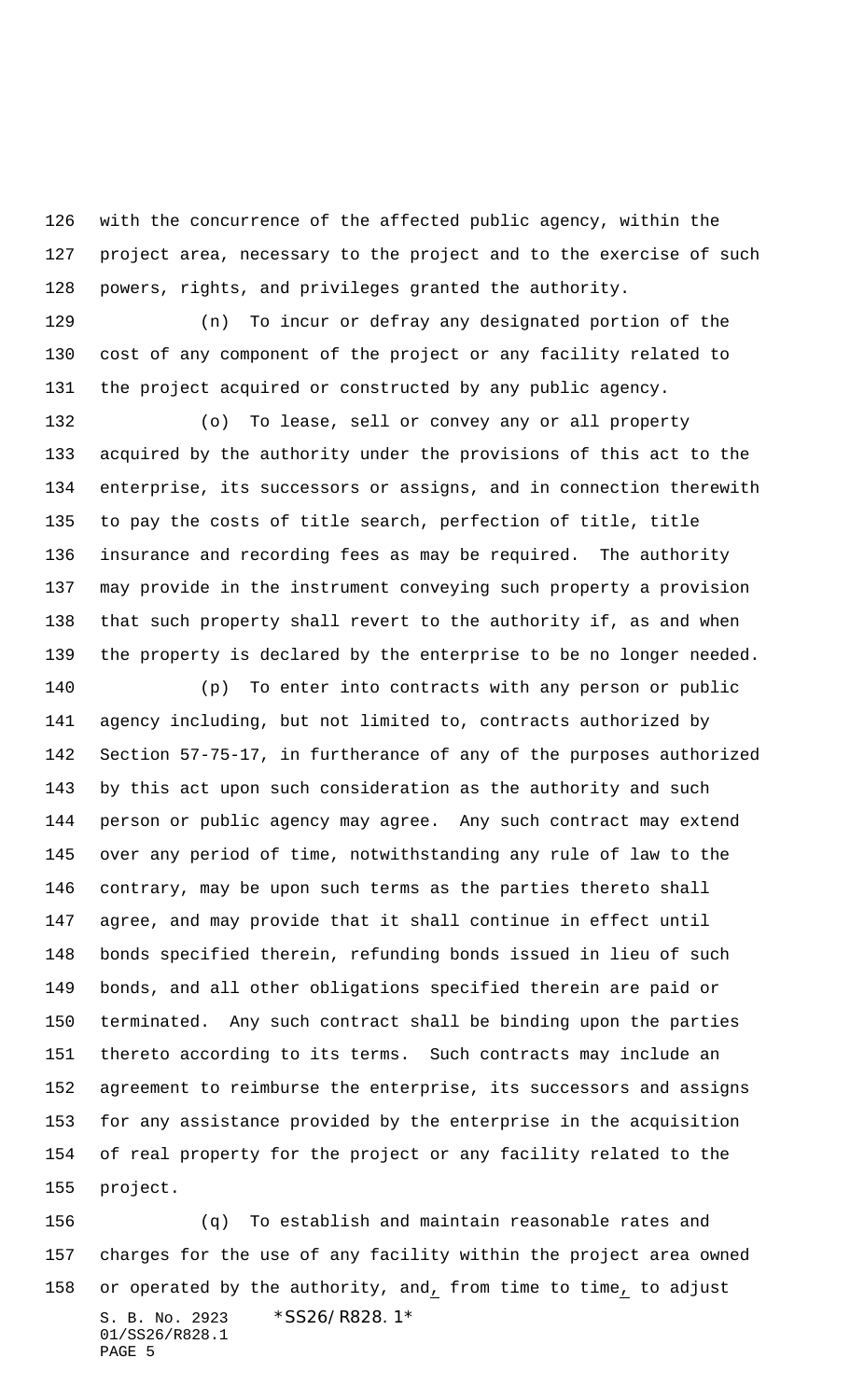such rates and to impose penalties for failure to pay such rates and charges when due.

 (r) To adopt and enforce with the concurrence of the affected public agency all necessary and reasonable rules and regulations to carry out and effectuate the implementation of the project and any land use plan or zoning classification adopted for the project area, including, but not limited to, rules, regulations, and restrictions concerning mining, construction, excavation or any other activity the occurrence of which may endanger the structure or operation of the project. Such rules may be enforced within the project area and without the project area as necessary to protect the structure and operation of the project. The authority is authorized to plan or replan, zone or rezone, and make exceptions to any regulations, whether local or state, with the concurrence of the affected public agency which are inconsistent with the design, planning, construction or operation of the project and facilities related to the project.

 (s) To plan, design, coordinate and implement measures and programs to mitigate impacts on the natural environment caused by the project or any facility related to the project.

 (t) To develop plans for technology transfer activities to ensure private sector conduits for exchange of information, technology and expertise related to the project to generate opportunities for commercial development within the state.

 (u) To consult with the State Department of Education and other public agencies for the purpose of improving public schools and curricula within the project area.

S. B. No. 2923 \*SS26/R828.1\* 01/SS26/R828.1 PAGE 6 (v) To consult with the State Board of Health and other public agencies for the purpose of improving medical centers, hospitals and public health centers in order to provide appropriate health care facilities within the project area. (w) To consult with the Office of Minority Business Enterprise Development and other public agencies for the purpose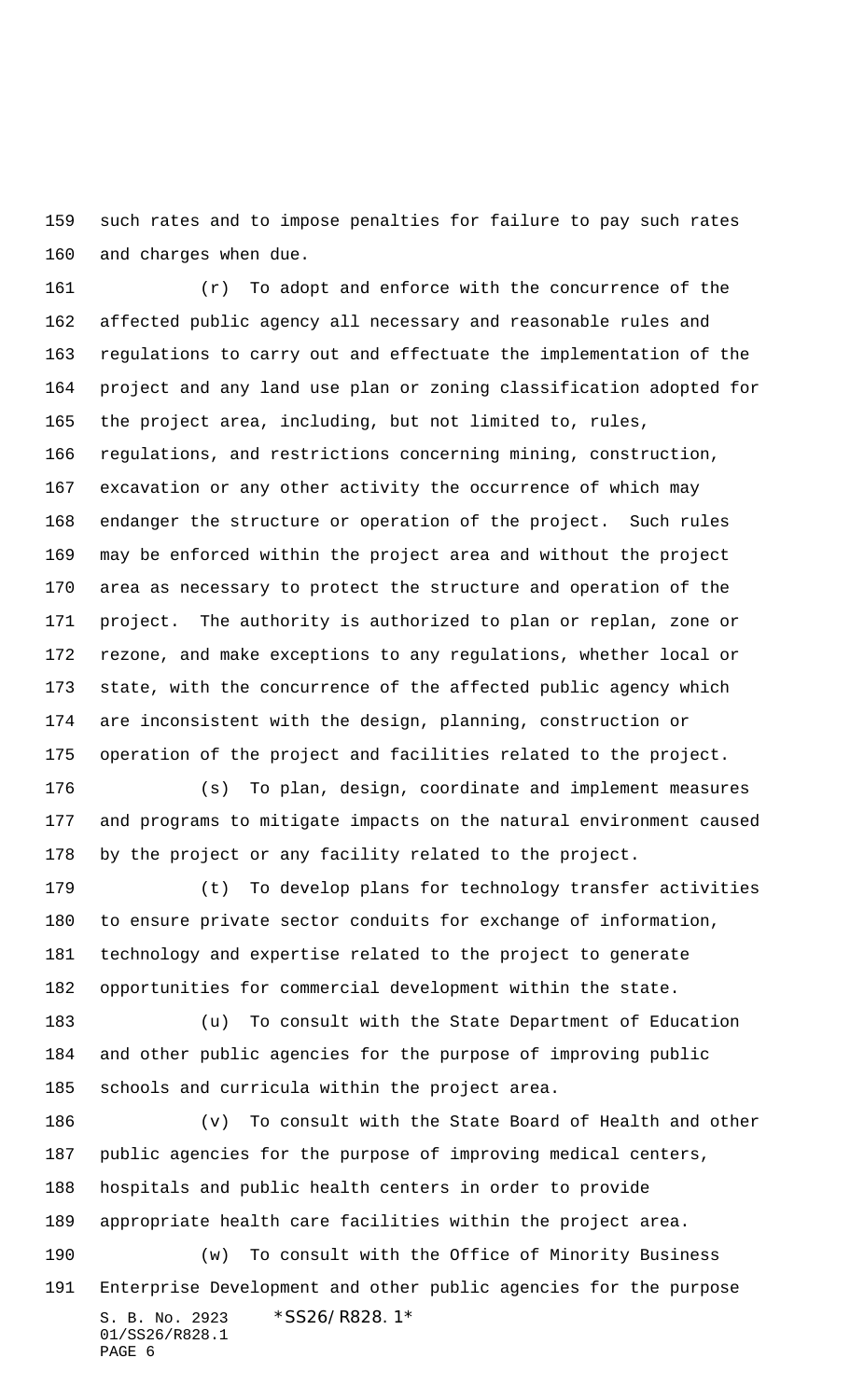S. B. No. 2923 \*SS26/R828.1\* 01/SS26/R828.1 PAGE 7 of developing plans for technical assistance and loan programs to maximize the economic impact related to the project for minority business enterprises within the State of Mississippi. (x) To deposit into the "Yellow Creek Project Area Fund" created pursuant to Section 57-75-31: (i) Any funds or aid received as authorized in this section for the project described in Section 57-75-5(f)(vi), and (ii) Any funds received from the sale or lease of property from the project described in Section 57-75-5(f)(vi) pursuant to the powers exercised under this section. (y) To manage and develop the project described in Section 57-75-5(f)(vi) subject to the provisions of Section 57-75-29. (z) To promulgate rules and regulations necessary to effectuate the purposes of this act. (aa) To negotiate a fee-in-lieu with the owners of the project. (bb) To enter into contractual agreements to warrant any site work for a project defined in Section 57-75-5(f)(iv)1; provided, however, that the amount of any such warranty shall not exceed Ten Million Dollars (\$10,000,000.00). (cc) To provide grant funds to an enterprise operating a project defined in Section 57-75-5(f)(iv)1 in an amount not to exceed Seventeen Million Dollars (\$17,000,000.00). **[From and after July 1, 2001, this section shall read as follows:]** 57-75-11. The authority, in addition to any and all powers now or hereafter granted to it, is empowered and shall exercise discretion and the use of these powers depending on the circumstances of the project or projects: (a) To maintain an office at a place or places within the state.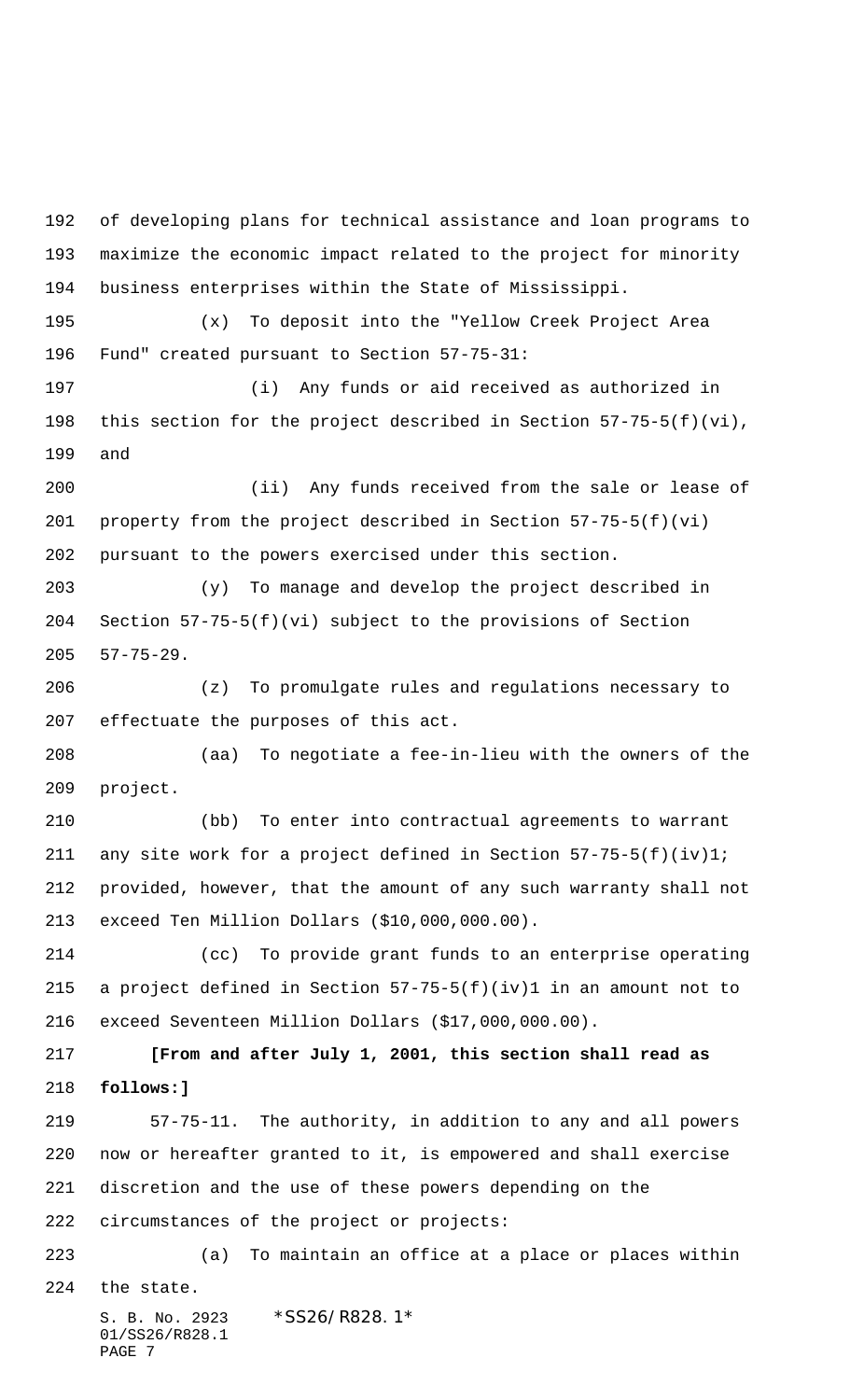(b) To employ or contract with architects, engineers, attorneys, accountants, construction and financial experts and such other advisors, consultants and agents as may be necessary in its judgment and to fix and pay their compensation.

 (c) To make such applications and enter into such contracts for financial assistance as may be appropriate under applicable federal or state law.

 (d) To apply for, accept and utilize grants, gifts and other funds or aid from any source for any purpose contemplated by the act, and to comply, subject to the provisions of this act, with the terms and conditions thereof.

 (e) (i) To acquire by purchase, lease, gift, or in other manner, including quick-take eminent domain, or obtain options to acquire, and to own, maintain, use, operate and convey any and all property of any kind, real, personal, or mixed, or any interest or estate therein, within the project area, necessary for the project or any facility related to the project. The provisions of this paragraph that allow the acquisition of property by quick-take eminent domain shall be repealed by operation of law on July 1, 1994; and

 (ii) Notwithstanding any other provision of this paragraph (e), from and after the effective date of House Bill No. 1, 2000 Third Extraordinary Session, to exercise the right of immediate possession pursuant to the provisions of Sections 11-27-81 through 11-27-89 for the purpose of acquiring land, property and/or rights-of-way in the county in which a project as defined in Section 57-75-5(f)(iv)1 is located, that are necessary for such project or any facility related to the project.

S. B. No. 2923 \*SS26/R828.1\* 01/SS26/R828.1 PAGE 8 (f) To acquire by purchase or lease any public lands and public property, including sixteenth section lands and lieu lands, within the project area, which are necessary for the project. Sixteenth section lands or lieu lands acquired under this act shall be deemed to be acquired for the purposes of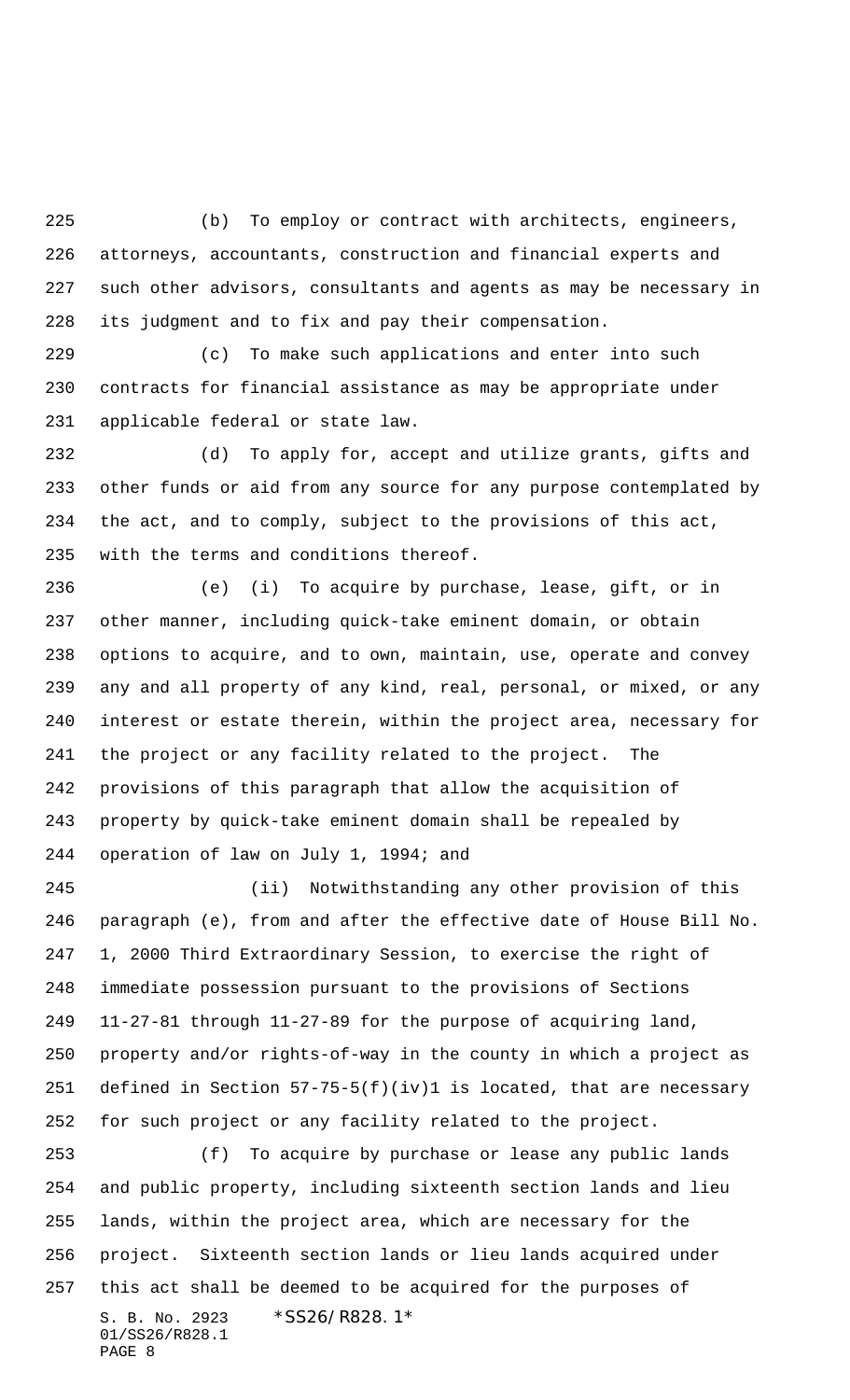industrial development thereon and such acquisition will serve a higher public interest in accordance with the purposes of this act.

 (g) If the authority identifies any land owned by the state as being necessary, for the location or use of the project, or any facility related to the project, to recommend to the Legislature the conveyance of such land or any interest therein, as the Legislature deems appropriate.

 (h) To make or cause to be made such examinations and surveys as may be necessary to the planning, design, construction and operation of the project.

 (i) From and after the date of notification to the authority by the enterprise that the state has been finally selected as the site of the project, to acquire by condemnation and to own, maintain, use, operate and convey or otherwise dispose of any and all property of any kind, real, personal or mixed, or any interest or estate therein, within the project area, necessary for the project or any facility related to the project, with the concurrence of the affected public agency, and the exercise of the powers granted by this act, according to the procedures provided by Chapter 27, Title 11, Mississippi Code of 1972, except as modified by this act; provided, however, that the authority may not acquire by condemnation real property that is not necessary for the site of the project or any facility related to the project or that is not necessary for access to the project.

 (i) Except as otherwise provided in subparagraph (iii) of this paragraph (i), in acquiring lands by condemnation, the authority shall not acquire minerals or royalties in minerals unless a competent registered professional engineer shall have certified that the acquisition of such minerals and royalties in minerals is necessary for purposes of the project; provided that limestone, clay, chalk, sand and gravel shall not be considered as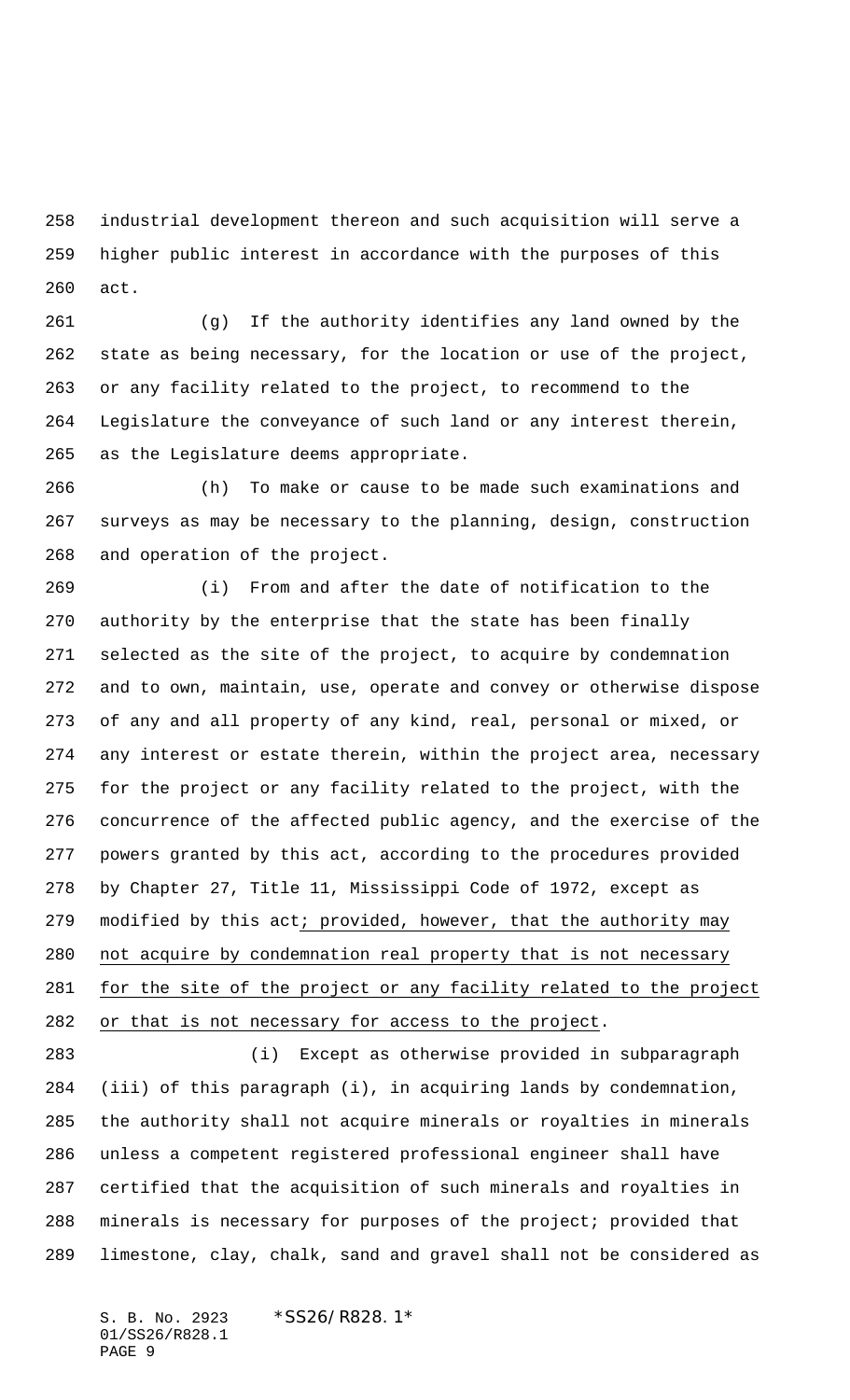minerals for the purposes of subparagraphs (i) and (ii) of this paragraph (i);

 (ii) Unless minerals or royalties in minerals have been acquired by condemnation or otherwise, no person or persons owning the drilling rights or the right to share in production of minerals shall be prevented from exploring, developing, or producing oil or gas with necessary rights-of-way for ingress and egress, pipelines and other means of transporting interests on any land or interest therein of the authority held or used for the purposes of this act; but any such activities shall be under such reasonable regulation by the authority as will adequately protect the project contemplated by this act as provided in paragraph (r) of this section; and

 (iii) In acquiring lands by condemnation, including the exercise of immediate possession, for a project, as defined in Section 57-75-5(f)(iv)1, the authority may acquire 306 minerals or royalties in minerals; provided, however, that the authority may not acquire land by condemnation, including the exercise of the right of immediate possession, for the purpose of acquiring fill dirt for such project.

 (j) To negotiate the necessary relocation or rerouting of roads and highways, railroad, telephone and telegraph lines and properties, electric power lines, pipelines and related facilities, or to require the anchoring or other protection of any of these, provided due compensation is paid to the owners thereof or agreement is had with such owners regarding the payment of the cost of such relocation, and to acquire by condemnation or otherwise easements or rights-of-way for such relocation or rerouting and to convey the same to the owners of the facilities being relocated or rerouted in connection with the purposes of this act.

 (k) To negotiate the necessary relocation of graves and cemeteries and to pay all reasonable costs thereof.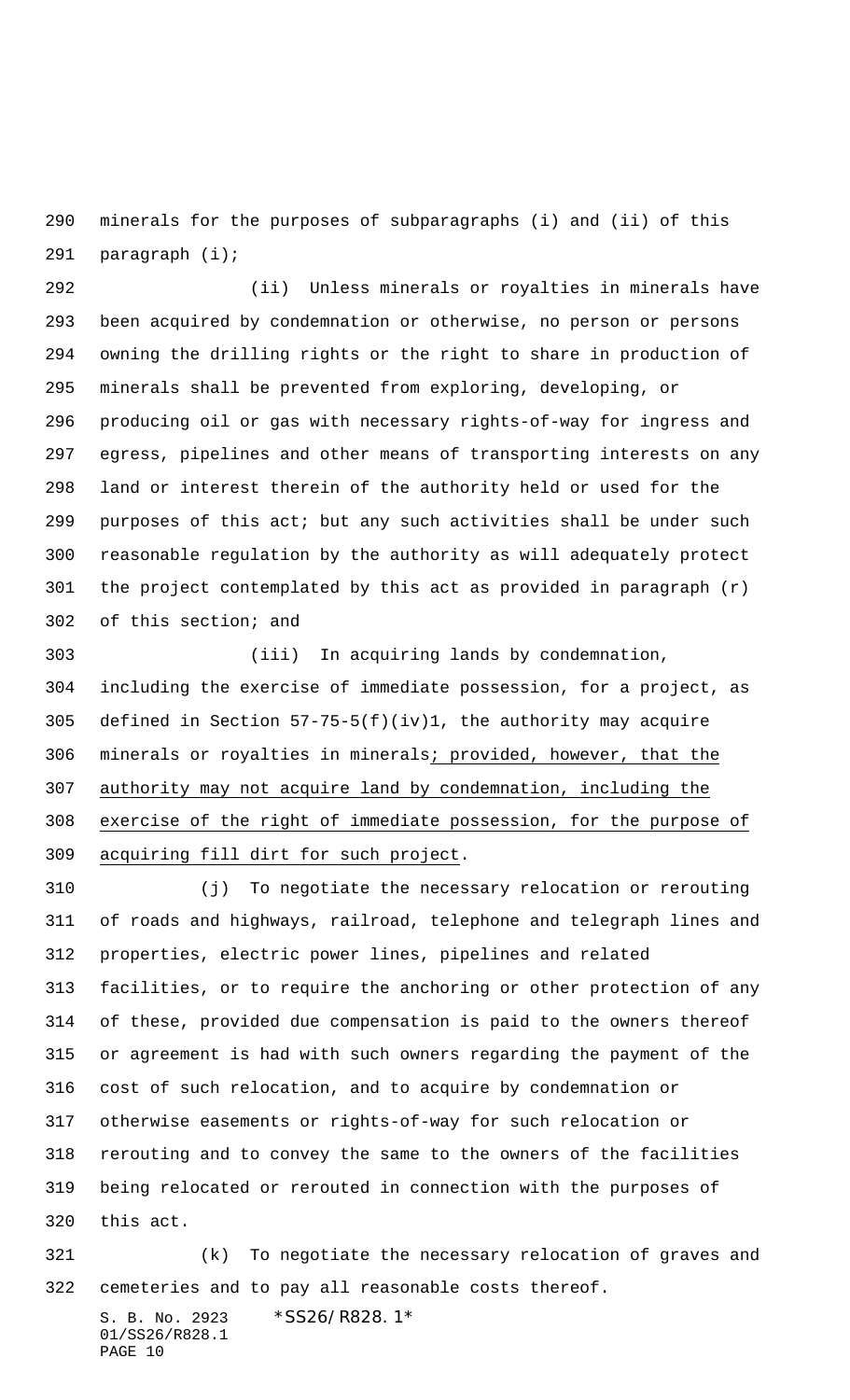(l) To perform or have performed any and all acts and make all payments necessary to comply with all applicable federal laws, rules or regulations including, but not limited to, the Uniform Relocation Assistance and Real Property Acquisition Policies Act of 1970 (42 USCS 4601, 4602, 4621 to 4638, and 4651 to 4655) and relocation rules and regulations promulgated by any agency or department of the federal government.

 (m) To construct, extend, improve, maintain, and reconstruct, to cause to be constructed, extended, improved, maintained, and reconstructed, and to use and operate any and all components of the project or any facility related to the project, with the concurrence of the affected public agency, within the project area, necessary to the project and to the exercise of such powers, rights, and privileges granted the authority.

 (n) To incur or defray any designated portion of the cost of any component of the project or any facility related to the project acquired or constructed by any public agency.

 (o) To lease, sell or convey any or all property acquired by the authority under the provisions of this act to the enterprise, its successors or assigns, and in connection therewith to pay the costs of title search, perfection of title, title insurance and recording fees as may be required. The authority may provide in the instrument conveying such property a provision that such property shall revert to the authority if, as and when the property is declared by the enterprise to be no longer needed.

S. B. No. 2923 \*SS26/R828.1\* 01/SS26/R828.1 PAGE 11 (p) To enter into contracts with any person or public agency including, but not limited to, contracts authorized by Section 57-75-17, in furtherance of any of the purposes authorized by this act upon such consideration as the authority and such person or public agency may agree. Any such contract may extend over any period of time, notwithstanding any rule of law to the contrary, may be upon such terms as the parties thereto shall agree, and may provide that it shall continue in effect until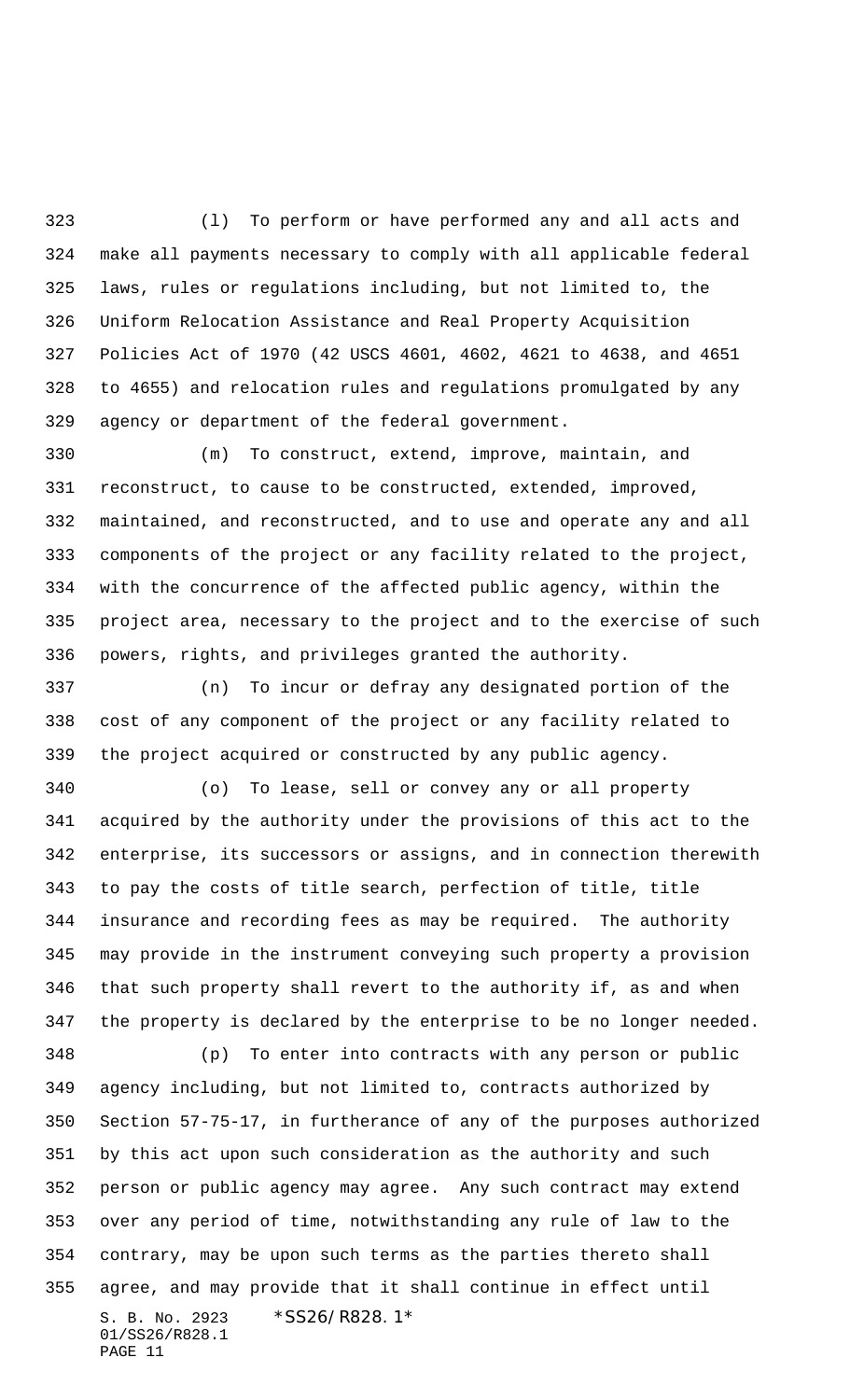bonds specified therein, refunding bonds issued in lieu of such bonds, and all other obligations specified therein are paid or terminated. Any such contract shall be binding upon the parties thereto according to its terms. Such contracts may include an agreement to reimburse the enterprise, its successors and assigns for any assistance provided by the enterprise in the acquisition of real property for the project or any facility related to the project.

 (q) To establish and maintain reasonable rates and charges for the use of any facility within the project area owned or operated by the authority, and, from time to time, to adjust such rates and to impose penalties for failure to pay such rates and charges when due.

 (r) To adopt and enforce with the concurrence of the affected public agency all necessary and reasonable rules and regulations to carry out and effectuate the implementation of the project and any land use plan or zoning classification adopted for the project area, including, but not limited to, rules, regulations, and restrictions concerning mining, construction, excavation or any other activity the occurrence of which may endanger the structure or operation of the project. Such rules may be enforced within the project area and without the project area as necessary to protect the structure and operation of the project. The authority is authorized to plan or replan, zone or rezone, and make exceptions to any regulations, whether local or state, with the concurrence of the affected public agency which are inconsistent with the design, planning, construction or operation of the project and facilities related to the project.

 (s) To plan, design, coordinate and implement measures and programs to mitigate impacts on the natural environment caused by the project or any facility related to the project.

S. B. No. 2923 \*SS26/R828.1\* (t) To develop plans for technology transfer activities to ensure private sector conduits for exchange of information,

01/SS26/R828.1 PAGE 12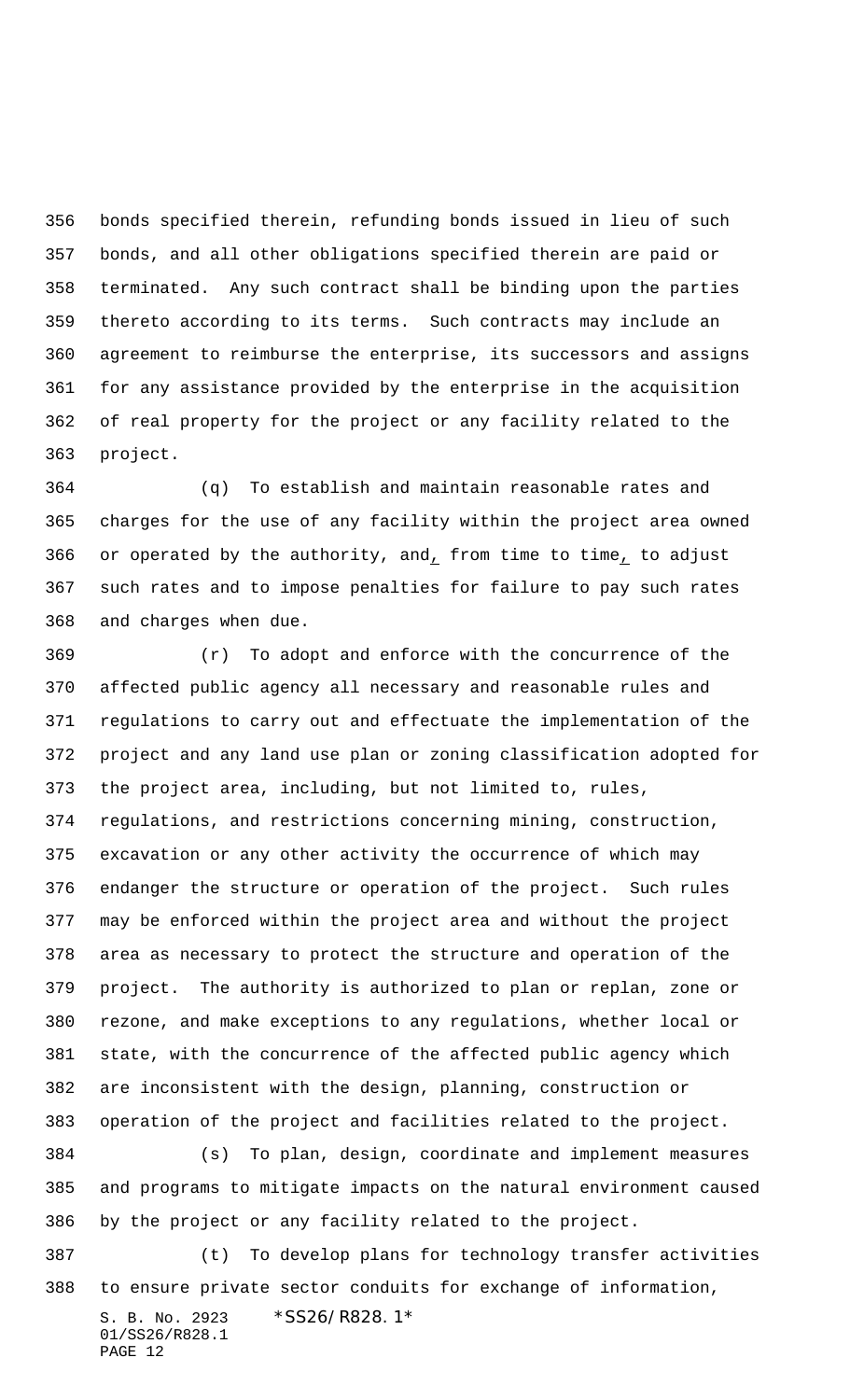technology and expertise related to the project to generate opportunities for commercial development within the state.

 (u) To consult with the State Department of Education and other public agencies for the purpose of improving public schools and curricula within the project area.

 (v) To consult with the State Board of Health and other public agencies for the purpose of improving medical centers, hospitals and public health centers in order to provide appropriate health care facilities within the project area.

 (w) To consult with the Office of Minority Business Enterprise Development and other public agencies for the purpose of developing plans for technical assistance and loan programs to maximize the economic impact related to the project for minority business enterprises within the State of Mississippi.

 (x) To deposit into the "Yellow Creek Project Area Fund" created pursuant to Section 57-75-31:

 (i) Any funds or aid received as authorized in this section for the project described in Section 57-75-5(f)(vi), and

 (ii) Any funds received from the sale or lease of property from the project described in Section 57-75-5(f)(vi) pursuant to the powers exercised under this section.

 (y) To manage and develop the project described in Section 57-75-5(f)(vi).

 (z) To promulgate rules and regulations necessary to effectuate the purposes of this act.

 (aa) To negotiate a fee-in-lieu with the owners of the project.

 (bb) To enter into contractual agreements to warrant any site work for a project defined in Section 57-75-5(f)(iv)1; provided, however, that the amount of any such warranty shall not exceed Ten Million Dollars (\$10,000,000.00).